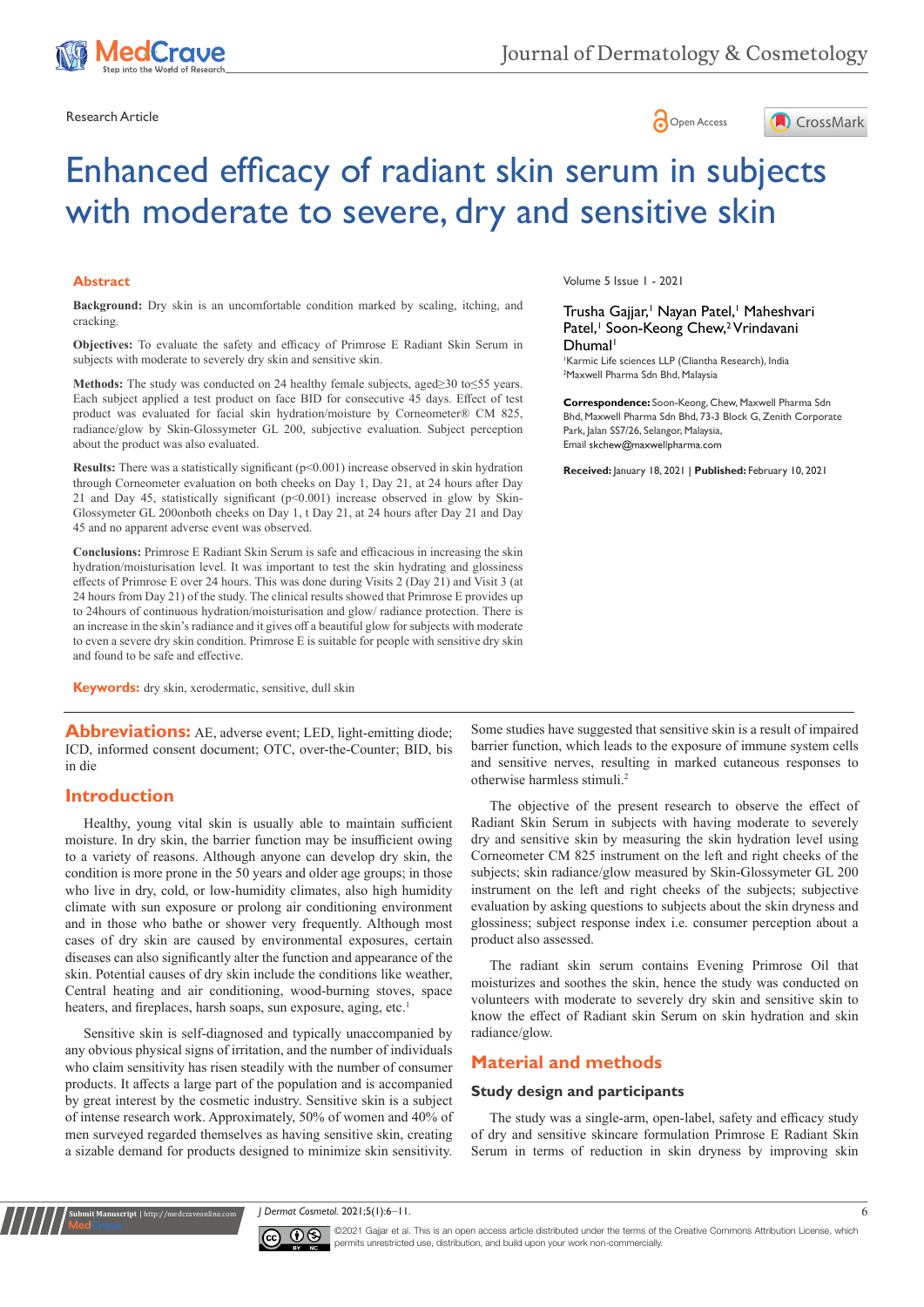hydration/moisture level along with skin glow in healthy adult female subjects. This study comprised of screening phase (within 14 days before Day 1), Enrolment Phase (Visit 2, Day 01) baseline before test product application, Treatment Phase (Visit 3, Day 21 and Visit 4, 24 hours  $\pm 2$  hours after day  $21 \pm 2$  days), and End of study (Visit 5, Day 45) after test product application.

The potential subjects were screened as per inclusion and exclusion criteria only after obtaining a signed written informed consent from the subject. A total of 89 subjects were screened and signed the informed consent document for the study. Out of these 89 subjects, 24 subjects who met the study criteria were enrolled in the study. A total of 24 subjects (24 Females) completed all the phases of the study.

The before application readings were considered as a baseline to see the effect of Primrose E Radiant Skin Serumon after application of product on each visit before application reading was compared with each visit reading data to see the difference in observations and result concluded on that findings.

#### **Inclusion criteria**

Healthy female subjects aged  $\geq$ 30 to  $\leq$ 55 years, having moderate to severe dry facial skin i.e. dryness grade in between 2-4 with sensitive skin determined by Dermatologist on basis of skin sensitivity questionnaires during screening visit and positive lactic acid stinging test' at screening, Other enrolment criteria include subject's permission to take facial photographs and agreement in writing to allow the sponsor to use photographs; female subjects with childbearing potential must have negative urine pregnancy test; subjects who are willing to refrain from the use of new personal care products and treatments (cleansers/cosmetics, etc.), cleaning products, soap, and body wash, moisturizing products like bath oils, creams, lotions during the study period.

#### **Exclusion criteria**

Subjects were excluded from the study for the reasons as follows: Skin disease (e.g. psoriasis or any other skin condition as per Investigator's discretion), which would interfere with the test readings; subjects taking medications (e.g. steroids or antihistamines), which would compromise the study; a subject who is on any medication for skin disorder or applying any topical medication (including cosmetic) to face during the duration of the study; subject concurrently taking any medications as determined by the Investigator to potentially influence the study outcome; subject not willing to abstain from spa treatments throughout the study period; currently or has been undergoing dermatologist facial treatments or procedures within the last 1 month; any additional condition(s) that in the Investigator's opinion would warrant exclusion from the study or prevent the subject from completing the study.

#### **Study product**

All subjects received Primrose E Radiant Skin Serum for application on facial skin. Subjects were advised to clean the skin before application and then take one drop of Primrose E Radiant Skin Serum on one of the fingertips and rubbed with the thumb, then applied to the affected parts of facial skin twice a day for a consecutive 45 days.

#### **Safety assessments**

Subjects were enquired about AEs at each clinic visit and were informed to contact the Investigator at any time to report the possible AEs. However, no AEs occurred in the study. Also, no clinically

significant changes were observed in the assessment of the vital signs. The Primrose E Radiant Skin Serum was found to be safe and welltolerated during the study.

#### **Instrumental measurements**

Measurement of skin hydration level was done using Corneometer® CM-825. The Corneometer® works on the principle of capacitance. This measurement is based on the completely different di-electrical constant of water (81) and other substances (mostly<7). The measuring capacitor shows changes incapacitance according to the moisture content of the sample.

Measurement of skin glossiness was done using Glossymeter GL 200. Glossymeter GL 200 measurement is based on reflection. Parallel white light is created by the LEDs in the Skin-Glossymeter GL 200 probe head and sent via a mirror ata 60° angle onto the skin surface. One of the two sensors measures via a mirror directly reflected light, the other measures the diffuse reflected light vertically above the skin surface. So the Skin-Glossymeter GL 200 measures both, the portion of directly reflected light which is related to the gloss, and the scattered portion from the surface.

#### **Statistical analysis**

The statistical analysis was done using SAS® statistical software (Version: 9.4; SAS Institute Inc., USA). For continuous variables, within-treatment differences for the change from baseline mean were analyzed utilizing Paired t-test. For categorical variables, the frequency and percentage of each category were provided. All statistical tests of the hypothesis employed a level of significance of 0.05.

## **Ethics**

The clinical investigation, including the informed consent document (ICD), was reviewed by Riddhi Medical Nursing Home Institutional Ethics Committee following ICMR ethical guidelines, ICH-GCP, Schedule Y, and Declaration of Helsinki.

This study was conducted according to all the relevant SOP(s), the study protocol and protocol amendment(s), the ICMR ethical guidelines, The International Council for Harmonization of Technical Requirements for Pharmaceuticals for Human Use (ICH) (Step 5) 'Guidance on Good Clinical Practice' (E6 R2) and Declaration of Helsinki.

## **Results**

#### **Subject disposition and demography**

In this study, a total of 89 subjects were screened, out of them, 24 subjects were enrolled in the study. All 24 subjects (24 Females) completed all the phases of the study. All the subjects included in the study were of Asian Race.

## **Efficacy assessments**

#### **Primary efficacy parameters**

#### **Instrumental evaluation by corneometer CM 825 (Skin hydration level)**

Efficacy of Primrose E Radiant Skin Serum skin hydration/moisture was measured by Corneometer® CM 825 change from baseline i.e. Day 1 before application to Day 1, 2 hours after application, Day 21, 24 hours  $\pm$ 2 hours after day 21, and Day 45 after application shown in table 1 and figure 1 for Right Cheek and Left Cheek.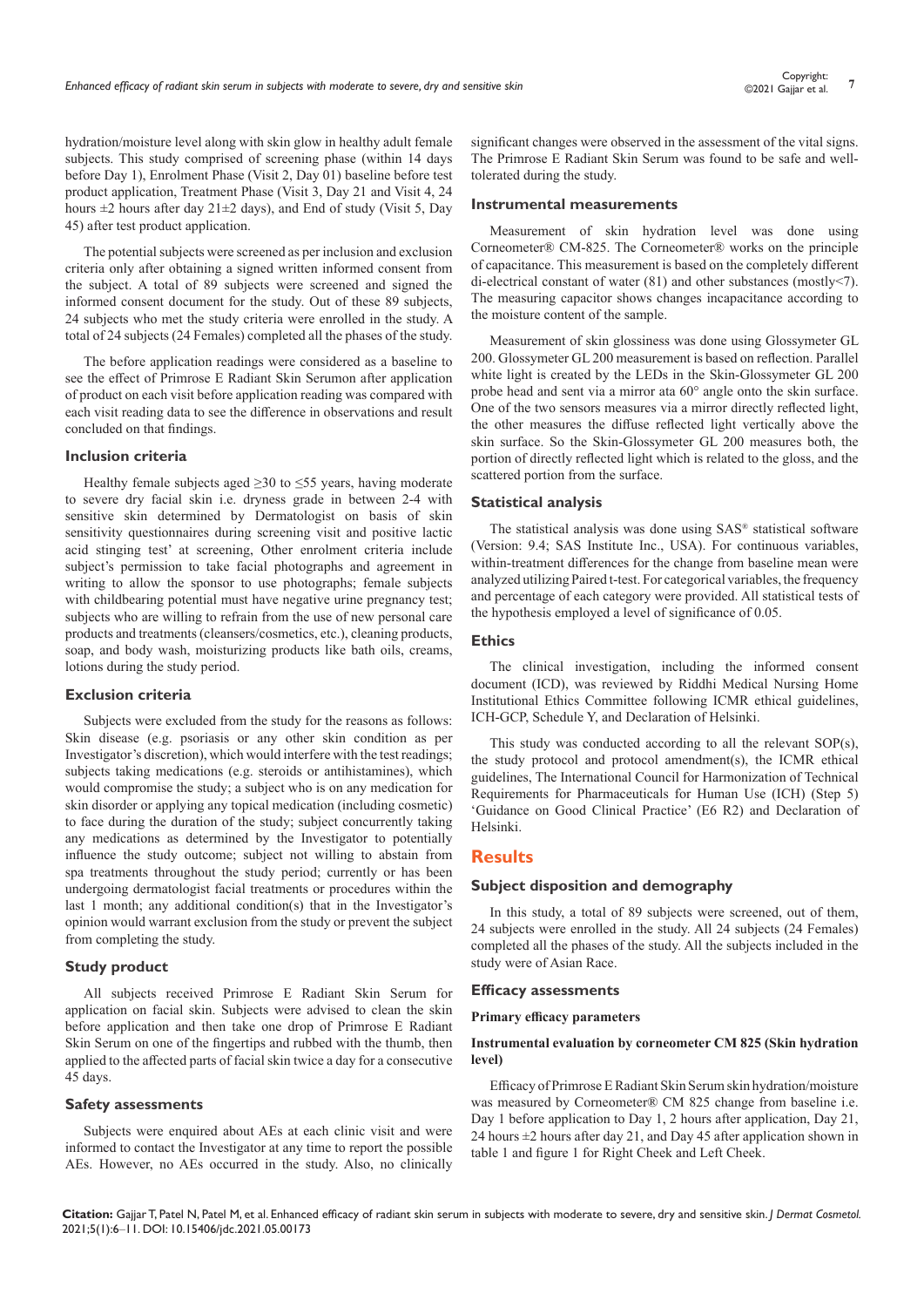*Enhanced efficacy of radiant skin serum in subjects with moderate to severe, dry and sensitive skin* **<sup>8</sup>** Copyright:

#### **Table 1** Summary of demographic characteristics

|                        | Summary of demographic characteristics |             |
|------------------------|----------------------------------------|-------------|
|                        | N                                      | 24          |
|                        | Female                                 | 24 (100%)   |
| Age (years)            | Mean $\pm$ SD                          | 44.7 (8.35) |
|                        | Median                                 | 48.5        |
|                        | Min. Max.                              | 29, 54      |
| N= number of subjects. |                                        |             |

There was a statistically significant increase observed in skin hydration level through Corneometer® CM 825 evaluation on both cheeks at Day 1 (P<0.001), Day 21 (P<0.001), Day 22 i.e. 24 hours from day 21 (P<0.001), and at Day 45 (P<0.001), which clinically indicates a significant increase in skin hydration level from baseline to Day 1, Day 21, at 24 hours after Day 21 and Day 45. Overall mean score was>40 which was considered as sufficiently moisturized skin.

## **Instrumental evaluation by skin-glossymeter GL 200 (Improvement in radiance/glow)**

Efficacy of Primrose E Radiant Skin Serum on improvement in radiance/glow was measured by Skin-Glossymeter GL 200 change from baseline i.e. Day 1 before application to Day 1, 2 hours after application, Day 21, 24 hours  $\pm 2$  hours after day 21, and Day 45 after application shown in table 2 and figure 2 for Right Cheek and Left Cheek.



**Figure 1 %** Increase in skin Hydration level from baseline [Left to Right Cheek].

\*P-value< 0.05.

**Table 2** Skin Hydration level evaluation – Mean Value, p-Value and % change from Baseline for right and left cheek

| <b>Visits</b>                       | <b>Right cheek (Skin hydration)</b> |         |         | Left cheek (Skin hydration) |         |         |
|-------------------------------------|-------------------------------------|---------|---------|-----------------------------|---------|---------|
|                                     | Mean value                          | p-Value | % CFB   | Mean value                  | p-Value | % CFB   |
| Visit 02<br>(Day I)                 | 3.053                               | 0.0000  | 13.83%  | 3.315                       | 0.0000  | 15.21%  |
| Visit 03<br>(Day 21)                | 8.301                               | 0.0000  | 37.58%  | 8.085                       | 0.0000  | 37.12%  |
| Visit 04 (at 24 hours after Day 21) | 11.893                              | 0.0000  | 54.04%  | 11.938                      | 0.0000  | 55.18%  |
| Visit 05<br>(Day 45)                | 23.251                              | 0.0000  | 105.70% | 23.437                      | 0.0000  | 108.74% |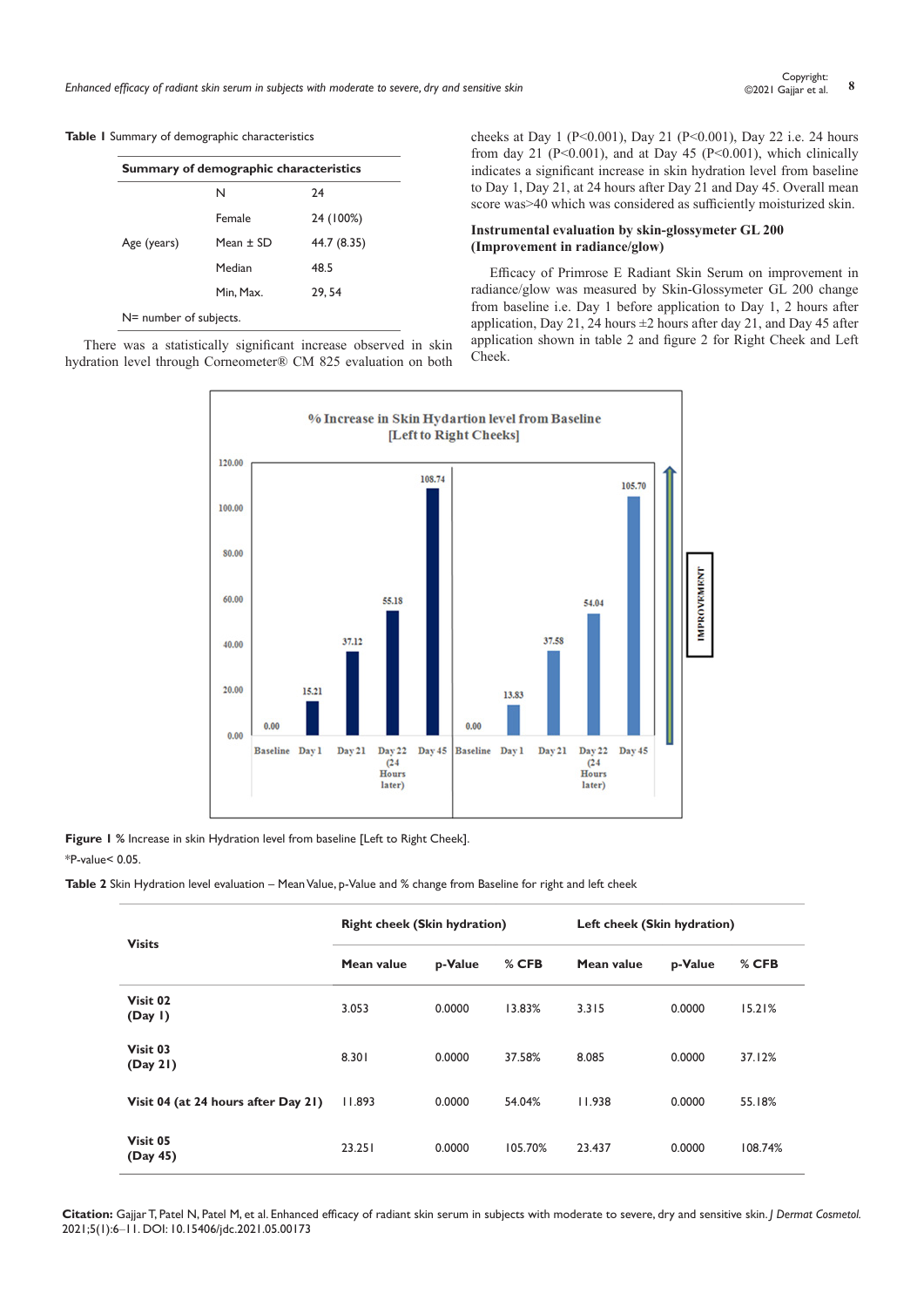

**Figure 2** % Increase in Skin Radiance /Glow from Baseline [Left to Right Cheek].  $*P_{-}$ value < 0.05

There was a statistically significant increase observed in skin radiance /glow level through Skin-Glossymeter GL 200 evaluation for right cheek and left cheek at Day 1 (P<0.001), Day 21 (P<0.001), Day 22 i.e. 24 hours from day 21 (P<0.001), and at Day 45 (P<0.001), which clinically indicates a significant increase in skin radiance/ glow level on both cheeks from baseline to Day 1, Day 21, at 24 hours after Day 21 and Day 45. It's important to note that skin radiance continued to improve over a 24 hour period even though there was no extra application of Primrose E radiance Skin serum. It can be concluded that this must be the carry over effect of the product from a full day earlier.

#### **Secondary efficacy parameters**

The subjective evaluation was assessed by asking questions to subjects by study personnel at Day 21, 24 hours $\pm$ 2 hours after day 21, and Day 45 after application.

Before application of Primrose E Radiant Skin Serum, 100% of subjects responded that they had dull skin and their skin was lack lustre at visit 2.

After application of Primrose E Radiant Skin Serum, 100% of subjects responded that their skin dullness improved after 45 days usage, in which 3 (12.50%) subjects felt moderate improvement and 21 (87.85%) subjects felt marked improvement.

After application of Primrose E Radiant Skin Serum, 100% of subjects responded that their skin brilliance/radiance improved

after 45 days of use of the product, in which 5 (20.83%) subjects felt moderate improvement and 19 (79.17%) subjects felt marked improvement.

After application of Primrose E Radiant Skin Serum, 95.83% of subjects with sensitive skin responded that their skin sensitivity reduced after 45 days usage.

After application of Primrose E Radiant Skin Serum, 100% of subjects responded that the product did not cause any reaction to their skin after 45 days usage.

After application of Primrose E Radiant Skin Serum, 100% of subjects agreed that their skin is normal after 45 days of usage.

After application of Primrose E Radiant Skin Serum, 95.83% of subjects with sensitive skin responded that their skin is less sensitive to hot and cold weather after 45 days of usage.

Subject response index [consumer perception about the product] was asked and filled by study personnel at Day 45 end of the study.

- 100% of subjects like the product and agreed that the product is easy to use and apply.
- 100% of subjects responded that the product has an appealing fragrance and it makes the skin soft and smooth.
- 100% of subjects responded that the product suited their skin and gives moisturisation. (Table 3) (Figure 3&4).

**Table 3** Skin Radiance / Glow evaluation – Mean Value, p-Value and % Change from Baseline for Right and Left Cheek

| <b>Visits</b>                       |            | <b>Right cheek (Skin Radiance / Glow)</b> |         | Left cheek (Skin radiance / Glow) |                |         |
|-------------------------------------|------------|-------------------------------------------|---------|-----------------------------------|----------------|---------|
|                                     | Mean value | <b>P-Value</b>                            | $%$ CFB | Mean value                        | <b>P-Value</b> | $%$ CFB |
| Visit 02<br>(Day I)                 | 0.838      | 0.0000                                    | 37.90%  | 0.888                             | 0.0000         | 41.14%  |
| Visit 03<br>(Day 21)                | 1.260      | 0.0000                                    | 57.90%  | 1.267                             | 0.0000         | 58.67 % |
| Visit 04 (at 24 hours after Day 21) | 1.569      | 0.0000                                    | 71.85 % | 1.558                             | 0.0000         | 72.23%  |
| Visit 05<br>(Day 45)                | 2.254      | 0.0000                                    | 103.44% | 2.225                             | 0.0000         | 103.83% |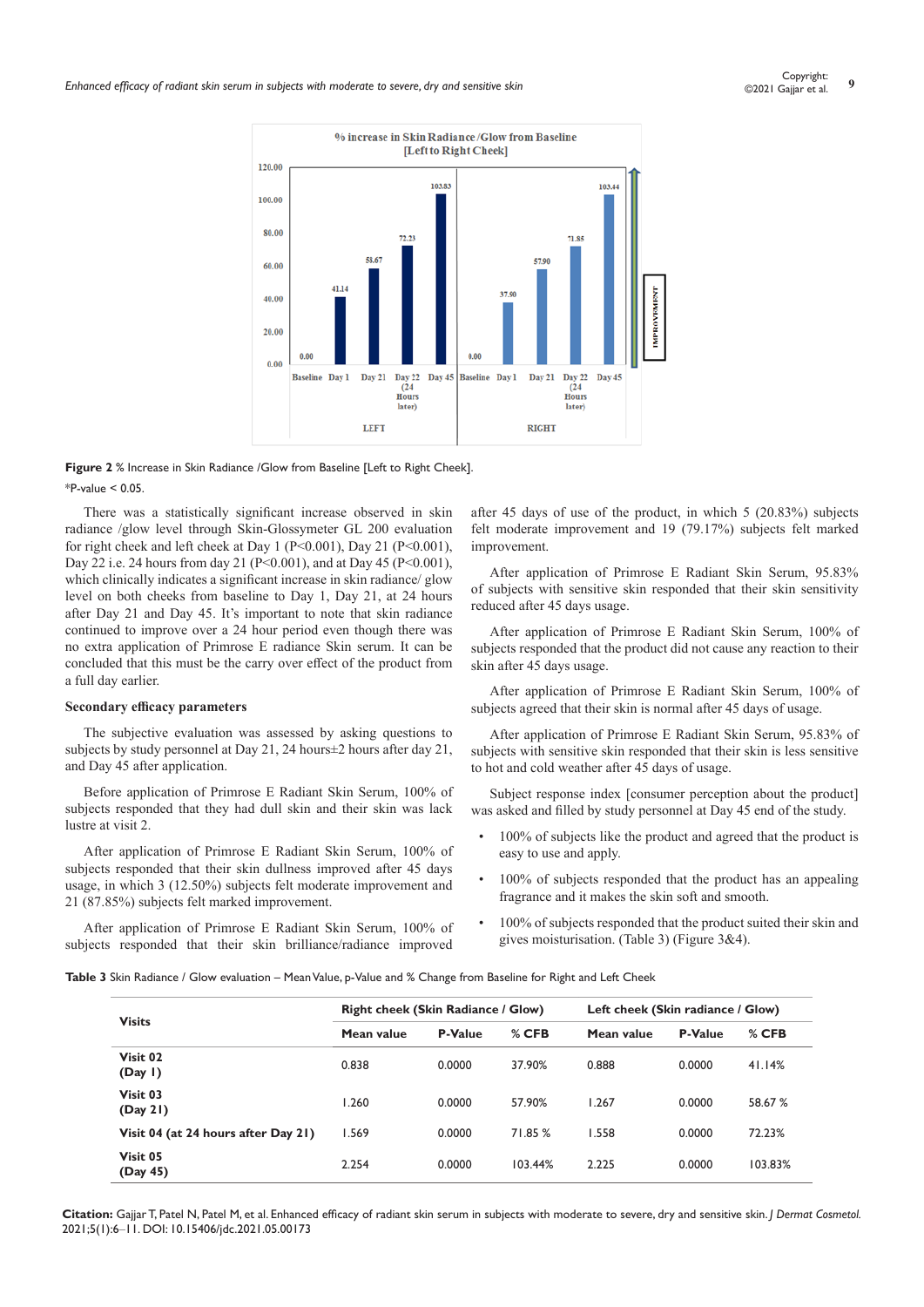

#### **Figure 3** Graphical Representation for Primrose E hydration increased over 24 hours.

**Interpretation:** Primrose E Radiant Skin Serum provides continuous hydration/ moisturisation even after 24 hours.

It's important to note that skin radiance continued to improve over a 24 hour period even though there was no extra application of Primrose E Radiance Skin Serum. It can be concluded that this must be the carry over effect of the product from a full day earlier.



**Figure 4** Graphical Representation for Primrose E Radiance/Glow Increased over 24 hours.

**Interpretation:** Primrose E Radiant Skin Serum provides continuous glow /radiance even after 24 hours.

# **Results**

Primrose E Radiant Skin Serum is safe to use topically as there were no adverse events (AEs) reported by the Investigator nor self-reported by the subjects, during the conduct of the study. It was important to test the hydration/moisturisation and glow /radiance efficacy of Primrose E over 24 hours and this was provided for on Visit 2 (Day 21) and 24 hours later on Visit 3. There was a statistically significant increase observed in skin hydration level through Corneometer® CM 825 evaluation on both cheeks at Day 1 ( $P \le 0.001$ ), Day 21 ( $P \le 0.001$ ), Day 22 i.e. 24 hours from day 21 (P<0.001), and at Day 45 (P<0.001), which clinically indicates a significant increase in skin hydration level from baseline to Day 1, Day 21, at 24 hours after Day 21 and Day 45. An overall mean score was >40 which is considered as sufficiently moisturized skin. Skin radiance/glow through Skin-Glossymeter GL 200 evaluation shows for both Cheeks: A statistically significant

increase was observed in Skin radiance/ glow at Day 1 (P<0.001),Day 21 (P<0.001), Day 22 i.e. 24 hours from day 21 (P<0.001), and at Day 45 (P<0.001), which clinically indicates a significant increase in the skin radiance/glow after usage. Furthermore, the product usage was well received. Overall the subjects were satisfied with the effects shown by the Primrose E Radiant Skin Serum.

## **Discussion**

People may experience dry skin on their face as a result of many factors, including changes in temperature or humidity, using soaps with harsh chemicals, and skin conditions, such as eczema. In most cases, people can get rid of dry skin using home remedies and overthe-counter (OTC) treatments.

The skin naturally produces an oil called sebum. When the skin produces too much oil, this can lead to [pimples](https://www.medicalnewstoday.com/articles/71702.php). However, having some